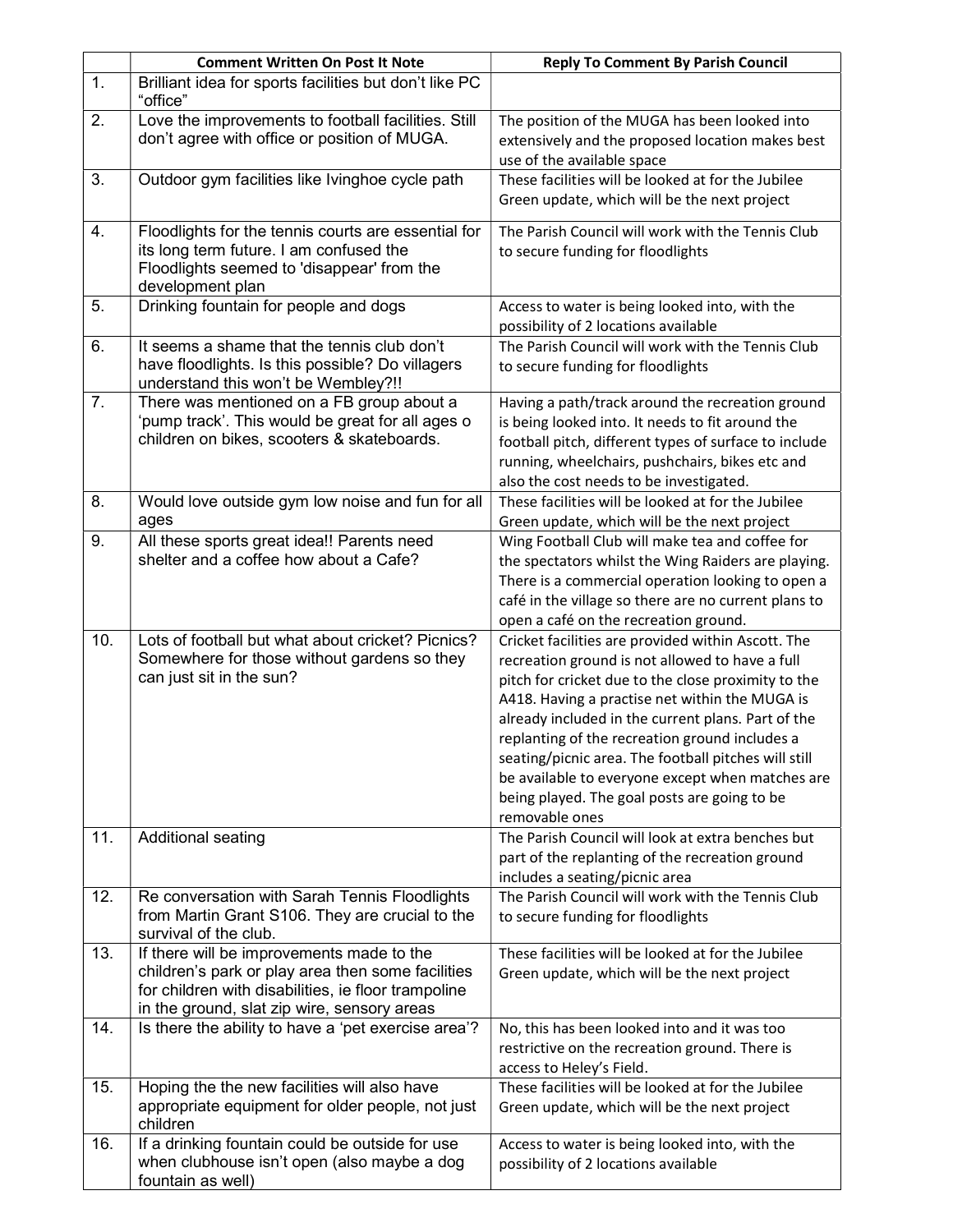| 17. | Will there be an area for 'other' facilities not all                                            | Part of the replanting of the recreation ground                     |
|-----|-------------------------------------------------------------------------------------------------|---------------------------------------------------------------------|
|     | kids/adults are sports oriented?                                                                | includes a seating/picnic area                                      |
| 18. | Would like to see some details of planting of<br>trees as this could have a big impact on views | The current plan for replanting is included on the                  |
|     | of locals on Leighton Road. Thanks.                                                             | recreation ground plans located                                     |
| 19. | Without Floodlights Wing Tennis Club will NOT                                                   | The Parish Council will work with the Tennis Club                   |
|     | survive. It has a number of Tennis clubs near by                                                | to secure funding for floodlights                                   |
|     | with light facilities.                                                                          |                                                                     |
| 20. | How will the maintenance of the facilities be                                                   | There will be a management committee set up                         |
|     | funded? What are the costs & how much will                                                      | including all the stakeholders                                      |
|     | need to be raised?                                                                              |                                                                     |
| 21. | Thought: A running track around the football                                                    | Having a path/track around the recreation ground                    |
|     | pitch? Make a little more effort to reach a lot                                                 | is being looked into. It needs to fit around the                    |
|     | more parishioners? More inclusive?                                                              | football pitch, different types of surface to include               |
|     |                                                                                                 | running, wheelchairs, pushchairs, bikes etc and                     |
|     |                                                                                                 | also the cost needs to be investigated.                             |
| 22. | Is there going to be another crossing on                                                        | The Parish Council will continue to petition for                    |
|     | Leighton Road?                                                                                  | safer crossings to Bucks CC                                         |
| 23. | A detail statement about balance vs harm needs                                                  | This has been assessed and we have a replanting                     |
|     | to be put forward in relation to tree removal. A                                                | strategy.                                                           |
|     | DDA ramp design should be considered at this                                                    | The DDA ramp is a legal requirement so it is                        |
|     | stage.                                                                                          | already included. We are looking into the lowest                    |
|     |                                                                                                 | possible gradient for the ramp to make it as easy                   |
|     |                                                                                                 | as possible for wheelchair users and pushchairs to                  |
|     |                                                                                                 | access the facilities.                                              |
| 24. | Would it be possible to include some outdoor                                                    | These facilities will be looked at for the Jubilee                  |
|     | gym equip on the boundary? (See Ivinghoe.<br>Away from park (keeping little ones safe) teens    | Green update, which will be the next project.                       |
|     | and adults can access them)                                                                     | There is the possibility of a separate area within                  |
| 25. | Is there going to be any facilities for those with                                              | Jubilee Green<br>These facilities will be looked at for the Jubilee |
|     |                                                                                                 |                                                                     |
|     | additional needs?                                                                               | Green update, which will be the next project                        |
| 26. | The original plans included improvements inc                                                    | The Parish Council will work with the Tennis Club                   |
|     | floodlights for the tennis club. These are not                                                  | to secure funding for floodlights                                   |
|     | evident in the plans.                                                                           |                                                                     |
| 27. | Great for the village & the kids.                                                               |                                                                     |
| 28. | Great plans cannot wait to have a kickabout                                                     |                                                                     |
| 29. | Please stress even more to people that the                                                      |                                                                     |
|     | funding will be lost if it is not used or this!                                                 |                                                                     |
| 30. | Seeing the state of the pavilion shows the need                                                 |                                                                     |
|     | for improvements. Good opportunity to add to                                                    |                                                                     |
| 31. | existing facilities.<br><b>AMAZING</b>                                                          |                                                                     |
| 32. | Sooner the better                                                                               |                                                                     |
| 33. | Fabulous can't wait to see it finished!                                                         |                                                                     |
| 34. | Excited to use it                                                                               |                                                                     |
| 35. | Very positive and a great chance to improve our                                                 | The Parish Council will work with the Tennis Club                   |
|     | facilities. Will provide the opportunity to push the                                            | to secure funding for floodlighting                                 |
|     | appropriate authorities for better and safer                                                    | The outdoor gym facilities will be looked at for the                |
|     | crossings. We must not lose this funding!                                                       | Jubilee Green update, which will be the next                        |
|     | Please try to include floodlights for the tennis                                                | project                                                             |
|     | court if possible. Outdoor gym equipment                                                        | Access to water is being investigated, with the                     |
|     | around the edge, perhaps? Can we include                                                        | possibility of 2 locations available                                |
|     | drinking fountains, adequate bins and toilet                                                    |                                                                     |
|     | access.                                                                                         |                                                                     |
| 36. | Can only be good for everyone in the village. I<br>am in favour. Please exercise machines for   | The outdoor gym facilities will be looked at for the                |
|     | adults/teenagers/elderly.                                                                       | Jubilee Green update, which will be the next                        |
| 37. | Love the new proposed pavilion layout (didn't                                                   | project                                                             |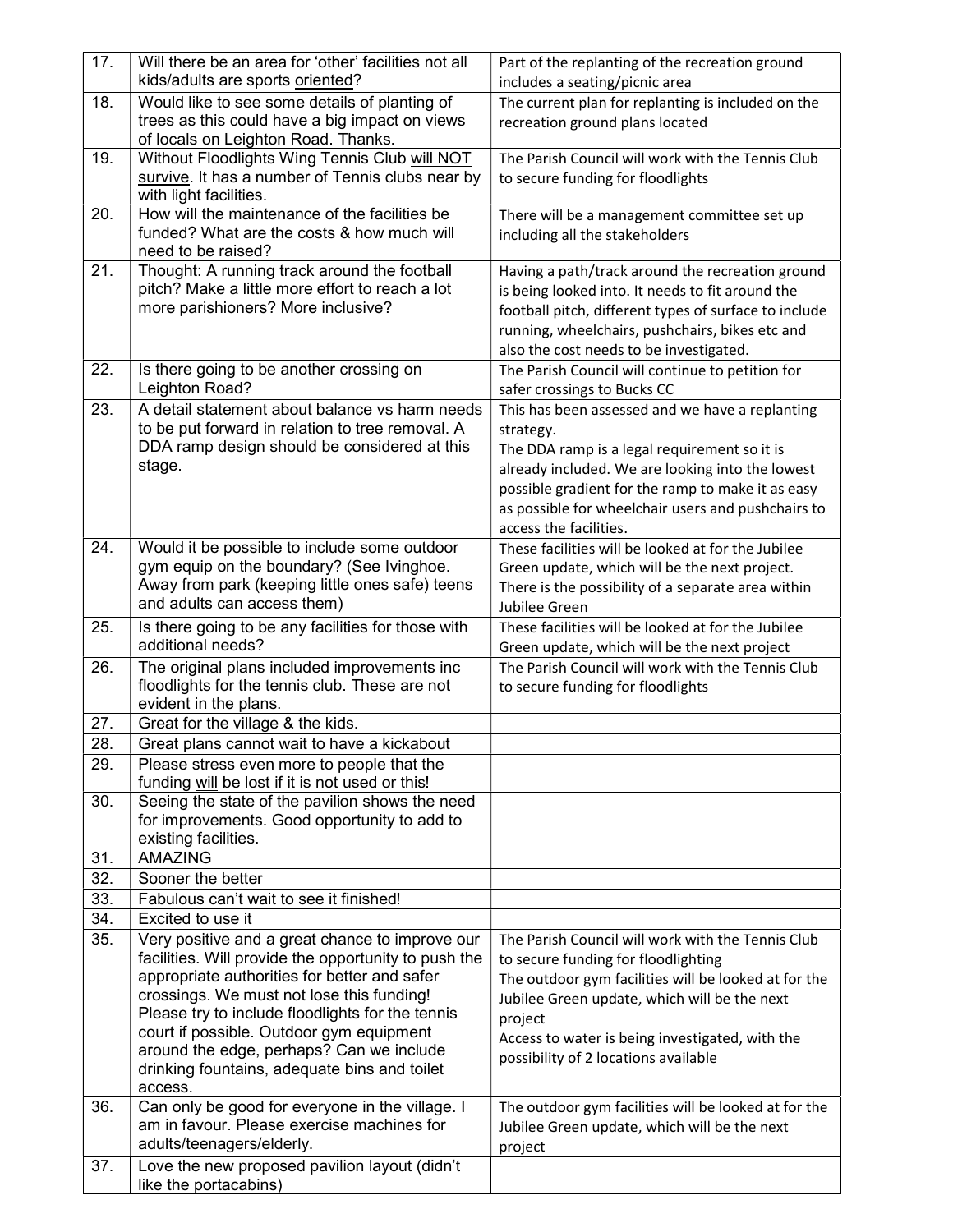| 38. | Would like any area to play sports and have fun.                                                     | The MUGA will include the markings of a netball     |
|-----|------------------------------------------------------------------------------------------------------|-----------------------------------------------------|
|     | I would like a netball court. Great idea.                                                            | court and there will also be the nets               |
| 39. | I can't see any reasonable argument for                                                              |                                                     |
|     | objecting to these plans preventing investment<br>into our village that will benefit the majority of |                                                     |
|     | the children. Potentially increasing the value of                                                    |                                                     |
|     | properties in the village, reducing the crime rate                                                   |                                                     |
|     | and health and well being of our children! GO                                                        |                                                     |
|     | <b>GO GO!!!</b>                                                                                      |                                                     |
| 40. | A well thought through development which will                                                        |                                                     |
|     | be very good for the village on this field.                                                          |                                                     |
| 41. | Great plans, looking forward to using the MUGA                                                       |                                                     |
|     | for the benefit of everyone.                                                                         |                                                     |
| 42. | Good idea, the village needs more facilities to<br>do with sport/outdoor facilities, especially for  |                                                     |
|     | children.                                                                                            |                                                     |
| 43. | Sad about cutting the trees down but the area                                                        | There is a replanting strategy to replace the trees |
|     | has been played for longer than the trees have                                                       |                                                     |
|     | been here.                                                                                           |                                                     |
| 44. | It is brilant and bring it 0000000                                                                   |                                                     |
| 45. | We have wanted this for years. Don't be a                                                            |                                                     |
|     | nimby and do something to benefit the youth.                                                         |                                                     |
| 46. | Great plans can't wait to book it.                                                                   |                                                     |
| 47. | Simply great. Carry on and get on with IT                                                            |                                                     |
| 48. | Plans and layout look very good. New facilities                                                      |                                                     |
|     | needed. Welcome change.                                                                              |                                                     |
| 49. | Looking forward to having expanded facilities to                                                     |                                                     |
|     | use. As Wing Raiders are going from strength to<br>strength.                                         |                                                     |
| 50. | Good idea! As long as the MUGA surface is                                                            | The MUGA will have a football pitch marked out      |
|     | suitable for football. Do need more match day                                                        | with the goal nets too.                             |
|     | pitches!                                                                                             |                                                     |
| 51. | Great! Let's do it especially the MUGA :D                                                            |                                                     |
| 52. | We desperately need the new facilities ASAP                                                          |                                                     |
| 53. | Very much in favour of the MUGA & additional                                                         |                                                     |
|     | football pitches                                                                                     |                                                     |
| 54. | We need to develop the facilities in the village.                                                    |                                                     |
|     | The better facilities will bring people into the                                                     |                                                     |
|     | village on a TEMP basis and they support the                                                         |                                                     |
|     | shop, restaurants + pubs. If they are not                                                            |                                                     |
| 55. | supported they will close.<br>Without improved facilities we will lose kids to                       |                                                     |
|     | other teams and Wing will just become a dead                                                         |                                                     |
|     | village with no kids and no fun                                                                      |                                                     |
| 56. | GREAT PLANS our kids will love it and use it                                                         |                                                     |
| 57. | Brileoont fantastid perfict                                                                          |                                                     |
| 58. | Can only be $a + th$ ing for the village - fingers                                                   |                                                     |
|     | crossed for planning.                                                                                |                                                     |
| 59. | Great plans needed asap wish they had these                                                          |                                                     |
|     | when my children were growing up                                                                     |                                                     |
| 60. | Really exited                                                                                        |                                                     |
| 61. | Great                                                                                                |                                                     |
| 62. | Thumbs Up, WIN WIN                                                                                   |                                                     |
| 63. | I agree and support council plans. My family                                                         |                                                     |
|     | and I are new to the village and its exciting to be                                                  |                                                     |
| 64. | part of the development of new facilities.<br>Very good for the village                              |                                                     |
| 65. | Do it now                                                                                            |                                                     |
| 67. | Long overdue!                                                                                        |                                                     |
| 68. | A much needed facility for a growing village.                                                        |                                                     |
|     | MUGA will be good for ALL ages. Parish Concil                                                        |                                                     |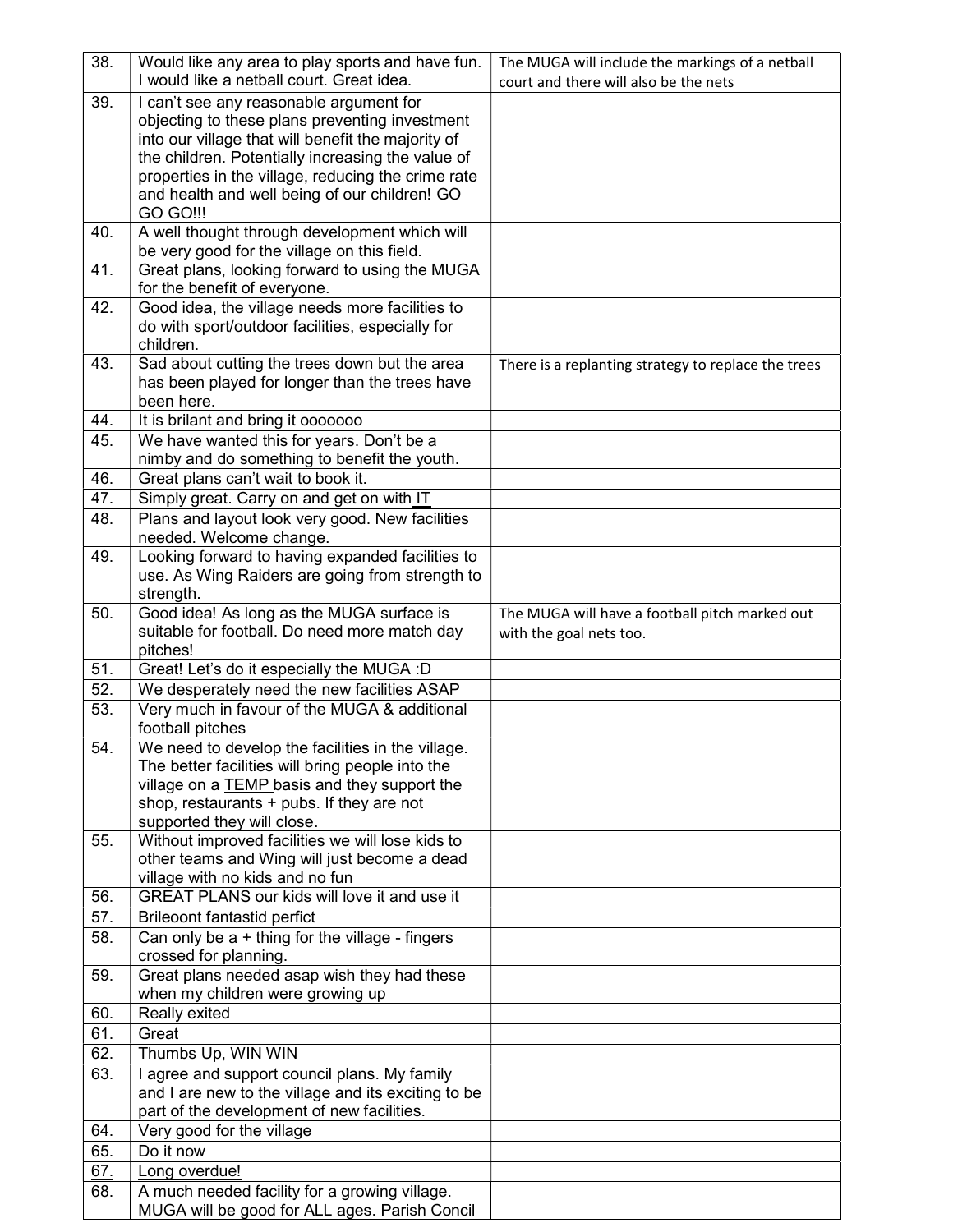|     | office needed so Clerk doesn't have to store                                                  |                                                     |
|-----|-----------------------------------------------------------------------------------------------|-----------------------------------------------------|
|     | Parish Records at home/ GDPR issues etc.                                                      |                                                     |
| 69. | Shame more stuff could not be fitted in                                                       |                                                     |
| 70. | The new building will provide a meeting point for                                             |                                                     |
|     | other groups, as well as a 'heritage' centre                                                  |                                                     |
| 71. | Well done Councillors a lot of work, as we can                                                |                                                     |
|     | see here, has been carried out. I hope it                                                     |                                                     |
|     | completes without too many 'limp' objections                                                  |                                                     |
| 72. | Just what the village needs. Good for all. Bring it                                           |                                                     |
|     | on                                                                                            |                                                     |
| 73. | Let it happen lets grow with the village for the                                              |                                                     |
|     | future generation.                                                                            |                                                     |
| 74. | A good idea, make use of all the available                                                    |                                                     |
| 75. | funding for everyone in the village.<br>All in favour. Should galvanise need for              |                                                     |
|     | Pedestrian Xing by Issha                                                                      |                                                     |
| 76. | We have been living in Wing for over 25 years. I                                              |                                                     |
|     | remember a MUGA being mentioned before I                                                      |                                                     |
|     | had my son. He is now 14!! This facility is long                                              |                                                     |
|     | overdue!                                                                                      |                                                     |
| 77. | The extra facilities are needed. I have to travel                                             |                                                     |
|     | to Wingrave or Leighton to use a Mugga                                                        |                                                     |
| 78. | Very shocked at the state of the pavilion! Really                                             |                                                     |
|     | excited by the plans and all PC hard work                                                     |                                                     |
|     | appreciated.                                                                                  |                                                     |
| 79. | Well done PC! Well thought out plans:- Village                                                |                                                     |
|     | Plan at last - FAB                                                                            |                                                     |
| 80. | Thank you for your time & effort. This will be an                                             |                                                     |
|     | amazing asset and facility for our village to use!                                            |                                                     |
|     | Well done                                                                                     |                                                     |
| 81. | At last: something that has been talked about                                                 |                                                     |
|     | for sooo long is finally coming to fruit. Can't wait                                          |                                                     |
|     | to see it all completed.                                                                      |                                                     |
| 82. | Plans are great investment in village facilities                                              |                                                     |
| 83. | long overdue                                                                                  |                                                     |
|     | Up to 200 Wing based children who are part of<br>Wing Raiders JFC will benefit immensely from |                                                     |
|     | this development for many years to come!                                                      |                                                     |
| 84. | Exited to use it                                                                              |                                                     |
| 85. | Why shouldn't Councillors have a building 'fit for                                            |                                                     |
|     | purpose'. Our Council Tax would pay rent for                                                  |                                                     |
|     | any building they rent.                                                                       |                                                     |
| 86. | Amazing                                                                                       |                                                     |
| 87. | Get on with the development before the cash                                                   |                                                     |
|     | vanishes.                                                                                     |                                                     |
| 88. | (Question on additional needs) However, I am I                                                | The additional needs facilities will be looked into |
|     | agreement with the proposed plans.                                                            | as part of the Jubilee Green update, which will be  |
|     |                                                                                               | the next project                                    |
| 89. | Improve the village and all kids will benefit.                                                |                                                     |
|     | <b>Exciting times!!</b>                                                                       |                                                     |
| 90. | Positive moves to improve village facilities.                                                 |                                                     |
| 91. | Good plan, something anyone can use. And                                                      |                                                     |
|     | finally a good place to play football with my                                                 |                                                     |
|     | friends.                                                                                      |                                                     |
| 92. | I think it is a good idea Age:11                                                              |                                                     |
| 93. | The Charity Commission only allows for sports                                                 | The Parish Council has written to the Charities     |
|     | & leisure facilities on the Rec. How do offices                                               | Commission and is awaiting their reply.             |
|     | adhere to this?                                                                               |                                                     |
| 94. | The novelty won't last                                                                        |                                                     |
| 95. | Majority of village recently voted against this                                               | The only vote that took place was during the        |
|     | and for other uses of funding                                                                 | referendum for the Neighbourhood plan which is      |
|     |                                                                                               |                                                     |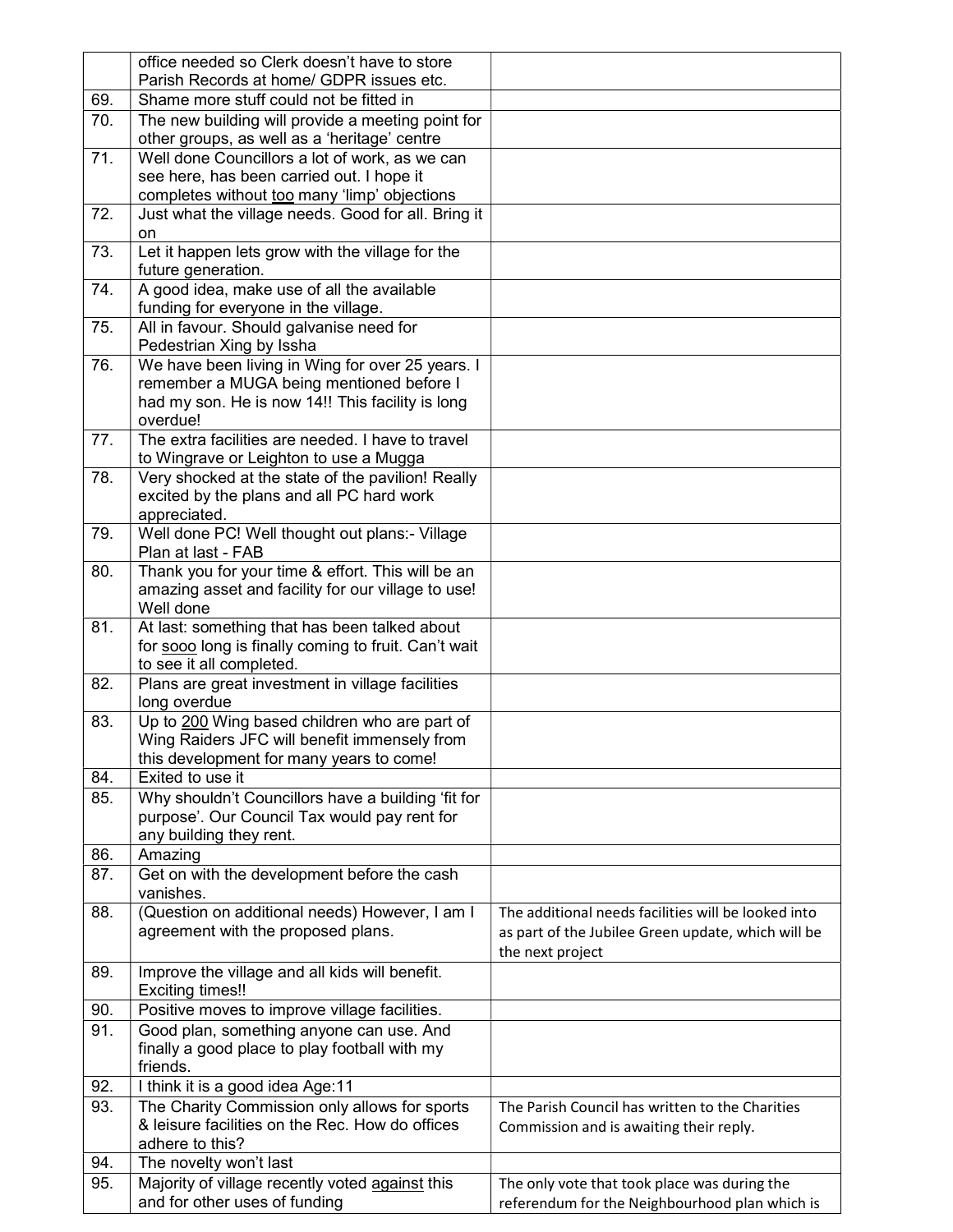|             |                                                                                                                                                                                                                       | where this project has stemmed from. 760 people<br>voted at the referendum, 718 yes and 42 no.                                                                                                                                                                                                                               |
|-------------|-----------------------------------------------------------------------------------------------------------------------------------------------------------------------------------------------------------------------|------------------------------------------------------------------------------------------------------------------------------------------------------------------------------------------------------------------------------------------------------------------------------------------------------------------------------|
| 96.         | Inaccessible for the disabled. Our wheel-chair<br>bound neighbour couldn't even attend today due<br>to lack of access. Put facilities by the car park.                                                                | This is being addressed by the proposed DDA<br>footpaths to the facilities, including a ramp which<br>will be the lowest gradient possible                                                                                                                                                                                   |
| 97.         | What justification is there for a parish council<br>office and a community space?                                                                                                                                     | The Parish Council Office was included in the<br>Neighbourhood Plan and the community space is<br>required for the football clubs.                                                                                                                                                                                           |
| 98.         | Concerns about entrance and exit of car park.<br>Also loss of trees.                                                                                                                                                  | The entrance and exit of the car park has already<br>been addressed in the plans and the splay will be<br>improved.                                                                                                                                                                                                          |
| <u>99.</u>  | Wing Hall could be used for storage and<br>exhibiting. Need to support existing facilities so<br>they can continue e.g. floodlights for tennis.<br>Facilities - bowls club improve to FA standards<br>for footballers | The Parish Council will work with the Tennis Club<br>to secure funding for the floodlights, they have<br>received funding from the Parish Council towards<br>the resurfacing of the courts. The Bowls Club have<br>some funds set aside. The new plans for the<br>pavilion would bring the facilities up to FA<br>standards. |
| 100.        | Not happy about taking people away from<br>village hall.                                                                                                                                                              | The new building would not be taking people away<br>from the village hall. The Parish Council public<br>meetings will still continue in the village hall and<br>the community space will mainly be used by sports<br>teams when they use the football pitches or the<br>MUGA.                                                |
| 101.        | The specific positioning of the facilities should<br>be re worked to suit all & save the trees                                                                                                                        | The Parish Council has looked at numerous<br>options when discussing the improvement to the<br>facilities and the current plan is the best option<br>given the space available. There is also a<br>replanting strategy for the recreation ground                                                                             |
| 102.        | Unmanned facilities? Security risk?                                                                                                                                                                                   |                                                                                                                                                                                                                                                                                                                              |
| 103.        | Loss of trees that have been here a long time.<br>More people will be crossing the busy road.<br>Especially children. Will you make this easily<br>accessible for the disabled?                                       | There is a replanting strategy for the recreation<br>ground.<br>The Parish Council will continue to petition for<br>safer road crossings.<br>There will be DDA footpaths to all facilities and<br>include a ramp with the lowest gradient available<br>on the land.                                                          |
| 104.        | A village is supposed to be more rural                                                                                                                                                                                | The Parish Council is just improving the village<br>facilities                                                                                                                                                                                                                                                               |
| <u>105.</u> | Danger Free facilities in new building will take<br>revenue from hall!!!                                                                                                                                              | The new building would not be taking people away<br>from the village hall. The Parish Council public<br>meetings will still continue in the village hall and<br>the community space will mainly be used by sports<br>teams when they use the football pitches or the<br>MUGA.                                                |
| 106.        | Not everyone is sport orientated.                                                                                                                                                                                     | The recreation ground replanting strategy has an<br>area for seating/picnics and people will be able to<br>use the recreation ground for relaxing as well as<br>sports.                                                                                                                                                      |
| 107.        | USE IT OR LOSE IT IS NOT exactly true there<br>are years to use the money                                                                                                                                             | We have to submit the New Homes Bonus by<br>Friday 27 <sup>th</sup> July or we will lose the funding we<br>already have secured from this line of funding. The<br>S106 funds must be spent on a MUGA on the<br>recreation ground and general sports and<br>recreational facilities highlighted in the SPG.                   |
| 108.        | A number of factual inaccuracies. Doesn't seem<br>to be a consultation. We came with ideas to<br>accommodate these facilities in a position that<br>will please everyone and no one will listen!!                     | This has been a consultation and a lot of<br>suggestions people have put forward are being<br>looked into and as long as they are feasible and                                                                                                                                                                               |